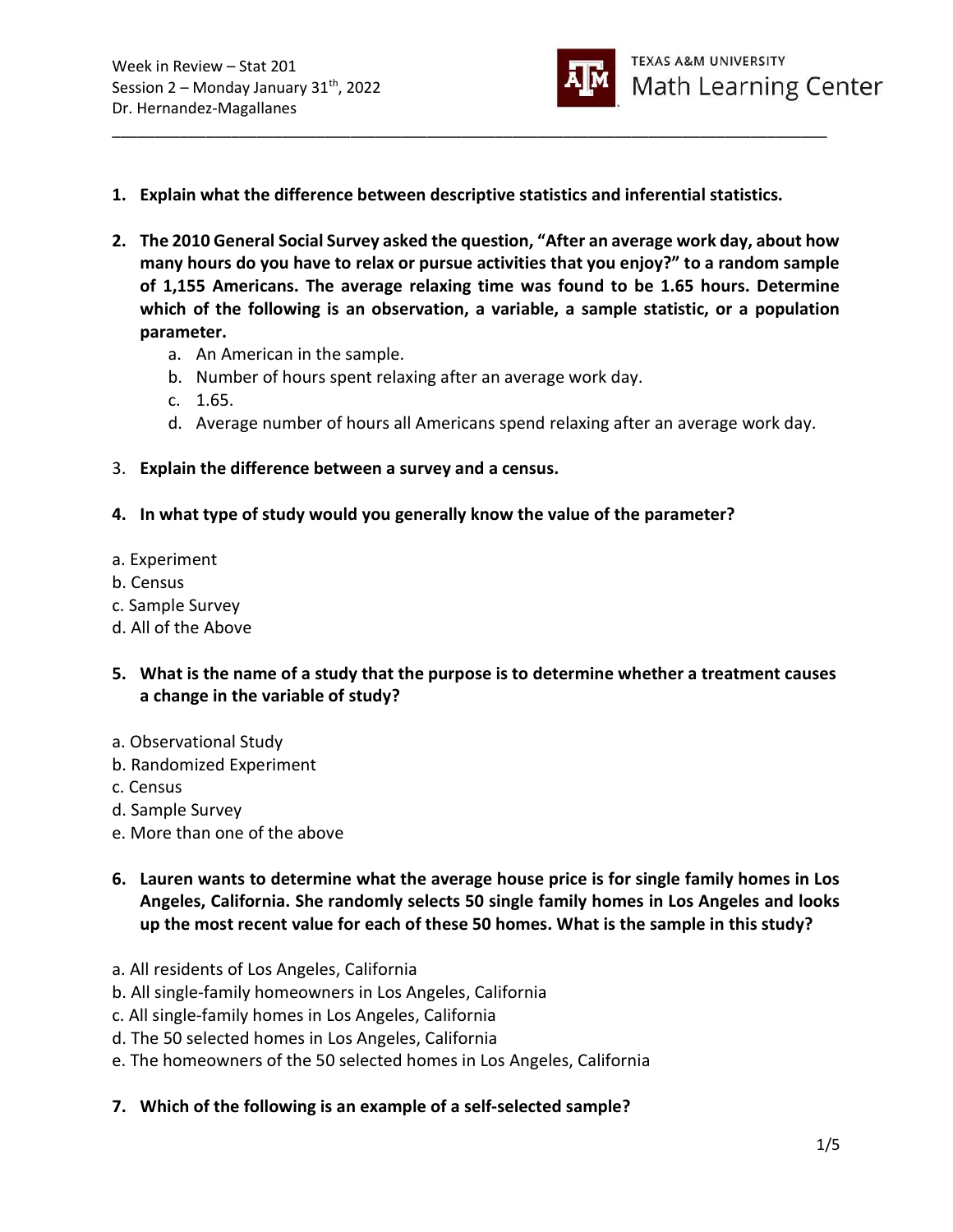

a. Researcher splits their population into a group of a males and a separate group of females; she takes a random sample of 25 males and a separate random sample of 25 females b. Radio asks people listening to call in and say whether or not they want a new stoplight at a busy intersection c. Student asks 15 classmates to answer a survey about university fees

\_\_\_\_\_\_\_\_\_\_\_\_\_\_\_\_\_\_\_\_\_\_\_\_\_\_\_\_\_\_\_\_\_\_\_\_\_\_\_\_\_\_\_\_\_\_\_\_\_\_\_\_\_\_\_\_\_\_\_\_\_\_\_\_\_\_\_\_\_\_\_\_\_\_\_\_\_\_\_\_\_\_\_\_

d. Researcher at a major university randomly selects 50 students to participate in a survey. She sends the survey to the 50 selected students via email and 45 of them return the survey. – this error is called no-response

e. More than one of the above

## 8. "What is the average age of people in Salt Lake City?"

Population: All people living in Salt Lake City. Sample: 10 people picked randomly from all people living in Salt Lake City. Is the sample representative? Yes

## 9. Consider the list below of different sampling methods. Which of these sampling methods are not biased sampling methods?

| 1. Simple Random Sample      |
|------------------------------|
| 2. Convenience Sample        |
| 3. Cluster Sample            |
| 4. Stratified Sample         |
| 5. Voluntary Response Sample |
|                              |

## 10. A university wants to determine what fraction of its undergraduate student body support a new \$25 annual fee to improve the student union. For each proposed method below, indicate whether the method is reasonable or not.

- a. Survey a simple random sample of 500 students.
- b. Stratify students by their field of study, then sample 10% of students from each stratum.
- c. Cluster students by their ages (e.g. 18 years old in one cluster, 19 years old in one cluster, etc.), then randomly sample three clusters and survey all students in those clusters.

11. In a study where researchers collected data to examine the relationship between air pollutants and preterm births in Southern California, they measured the air pollution levels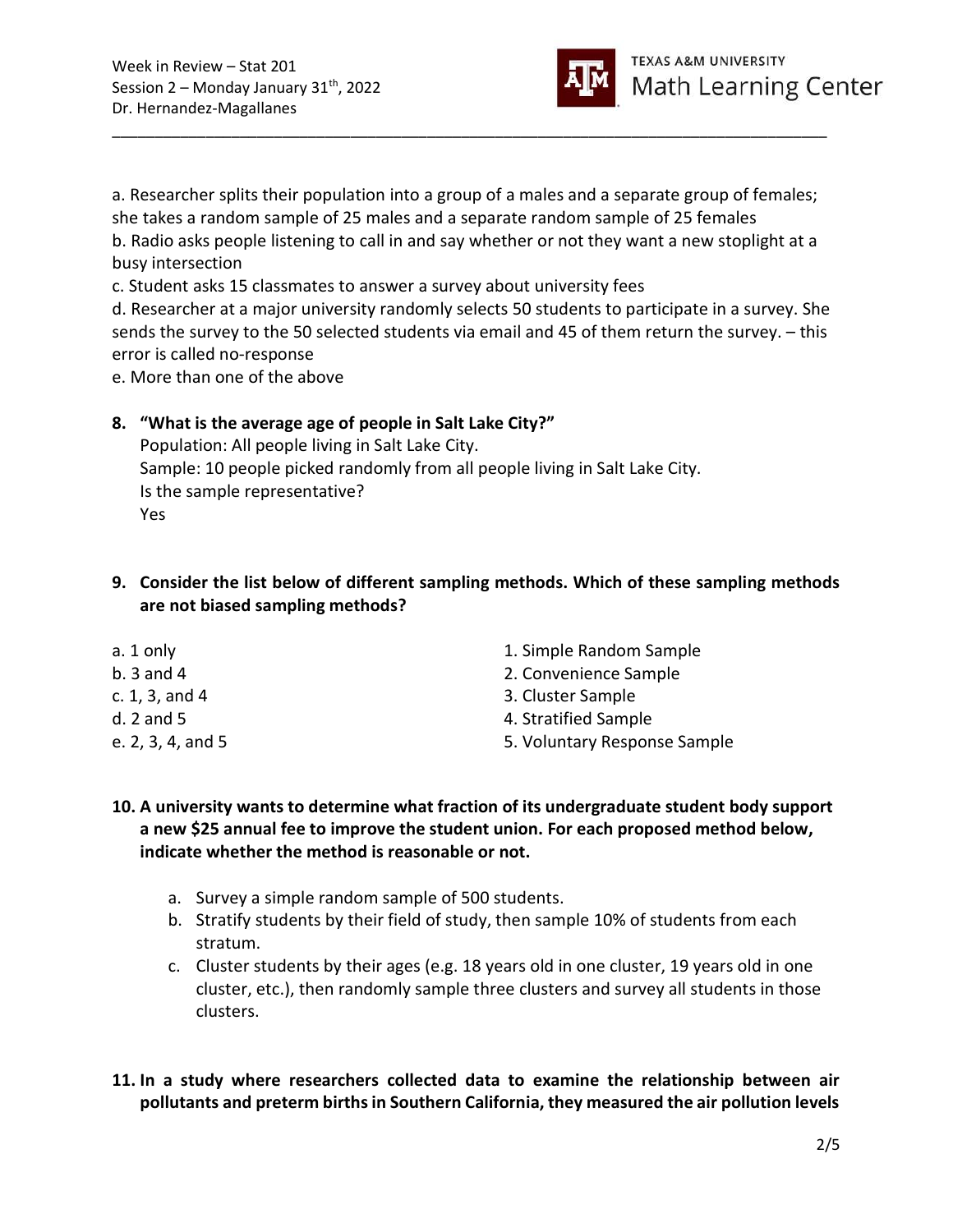

by air quality monitoring stations. Length of gestation data were collected on 143,196 births between the years 1989 and 1993, and air pollution exposure during gestation was calculated for each birth. They found that higher air pollution levels are associated with preterm births.

\_\_\_\_\_\_\_\_\_\_\_\_\_\_\_\_\_\_\_\_\_\_\_\_\_\_\_\_\_\_\_\_\_\_\_\_\_\_\_\_\_\_\_\_\_\_\_\_\_\_\_\_\_\_\_\_\_\_\_\_\_\_\_\_\_\_\_\_\_\_\_\_\_\_\_\_\_\_\_\_\_\_\_\_

- a. What type of study is this?
- b. Identify the population of interest and the sample in this study.
- c. Identify the explanatory and response variables.
- d. Can we conclude that higher air pollution levels cause preterm births? (Establish causal relationships)

e. Comment on whether or not the results of the study can be generalized to the population.

- 12. Buteyko shallow breathing technique reduces asthma symptoms and improve quality of life. As part of this study 600 asthma patients aged 18-69 who relied on medication for asthma treatment were recruited and randomly assigned to two groups: one practiced the Buteyko method and the other did not. Those in the Buteyko group experienced, on average, a significant reduction in asthma symptoms and an improvement in quality of life.
	- a. What type of study is this?
	- b. Identify the population of interest and the sample in this study.
	- c. What are the cases?
	- d. What is (are) the response variable(s) in this study?
	- What is (are) the explanatory variable(s) in this study?
- f. Can we establish a causal link between the explanatory and response variables?
- g. Can the results of the study be generalized to the population at large?
- 13. Jim is conducting a health survey of residents of the Brazos Valley. He asks participants their age, height, weight, type of insurance, marital status, income, number of people living in their household, and number of days they were sick in the last month. How many of his variables were qualitative and how many of his variables were quantitative?
- a. 2 qualitative and 6 quantitative
- b. 3 qualitative and 5 quantitative
- c. 4 qualitative and 4 quantitative
- d. 5 qualitative and 3 quantitative
- e. 6 qualitative and 2 quantitative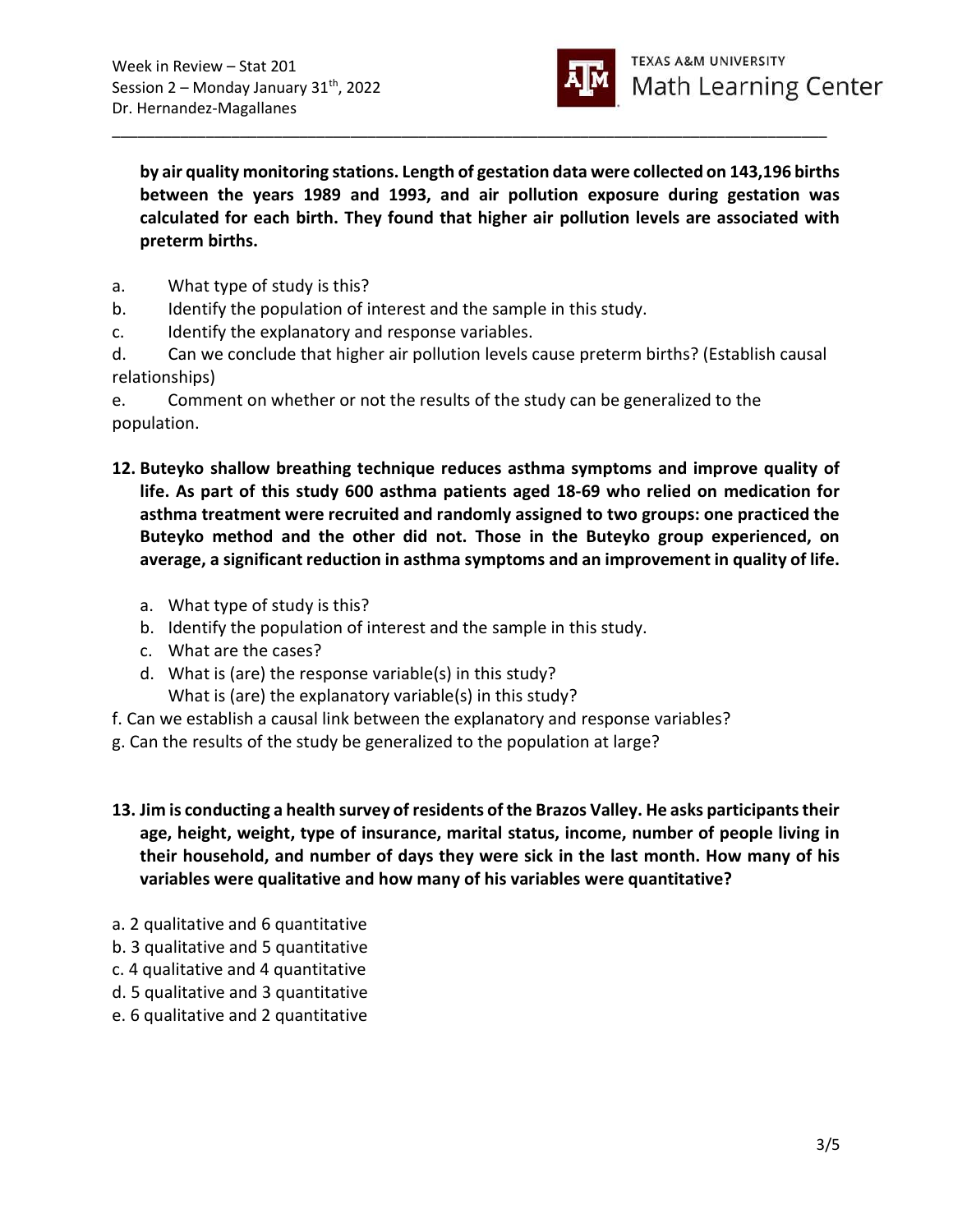

14. A survey was conducted to study the smoking habits of UK residents. Below is a data matrix displaying a portion of the data collected in this survey. Note that "£" stands for British Pounds Sterling, "cig" stands for cigarettes, and "N/A" refers to a missing component of the data.

\_\_\_\_\_\_\_\_\_\_\_\_\_\_\_\_\_\_\_\_\_\_\_\_\_\_\_\_\_\_\_\_\_\_\_\_\_\_\_\_\_\_\_\_\_\_\_\_\_\_\_\_\_\_\_\_\_\_\_\_\_\_\_\_\_\_\_\_\_\_\_\_\_\_\_\_\_\_\_\_\_\_\_\_

| <b>No</b> | Sex    | Age | <b>Marital</b> | <b>Gross</b>  | <b>Smoke</b> | #          | #               |
|-----------|--------|-----|----------------|---------------|--------------|------------|-----------------|
|           |        |     |                | <b>Income</b> |              | Weekends   | <b>Weekdays</b> |
|           | Female | 42  | Single         | £2,600        | Yes          | 12 cig/day | 12 cig/day      |
| 2         | Male   | 44  | Single         | £12,400       | No           | N/A        | N/A             |
| 3         | Male   | 53  | Married        | £36,400       | Yes          | 6 cig/day  | 6 cig/day       |
|           |        |     |                |               |              |            |                 |
|           |        |     |                |               |              |            |                 |
| 1691      | Male   | 40  | Single         | £4,500        | Yes          | 8 cig/day  | 8 cig/day       |

- a. What does each row of the data matrix represent?
- b. How many participants were included in the survey?
- c. Indicate whether each variable in the study is numerical or categorical. If numerical, identify as continuous or discrete. If categorical, indicate if the variable is ordinal.
- 15. Among 300 fatal car accidents, 135 were single-car crashes, 66 were two-car crashes, and 99 involved three or more cars. Calculate the relative frequency and percent of fatal car accidents by the number of cars involved.
- 16. A survey of a random sample of 100 nurses working at a large hospital asked how many years they had been working in the profession. Their answers are summarized in the following (incomplete) table. Fill in the blanks in the table and round your answers to two decimal places:

| # of years | <b>Frequency</b> | <b>Cumulative frequency</b> | <b>Relative frequency</b> | <b>Cumulative relative</b><br>frequency |
|------------|------------------|-----------------------------|---------------------------|-----------------------------------------|
| $<$ 5      | 25               |                             |                           |                                         |
| $5-10$     | 30               |                             |                           |                                         |
| >10        |                  |                             |                           |                                         |

17. What proportion of nurses have five or more years of experience?